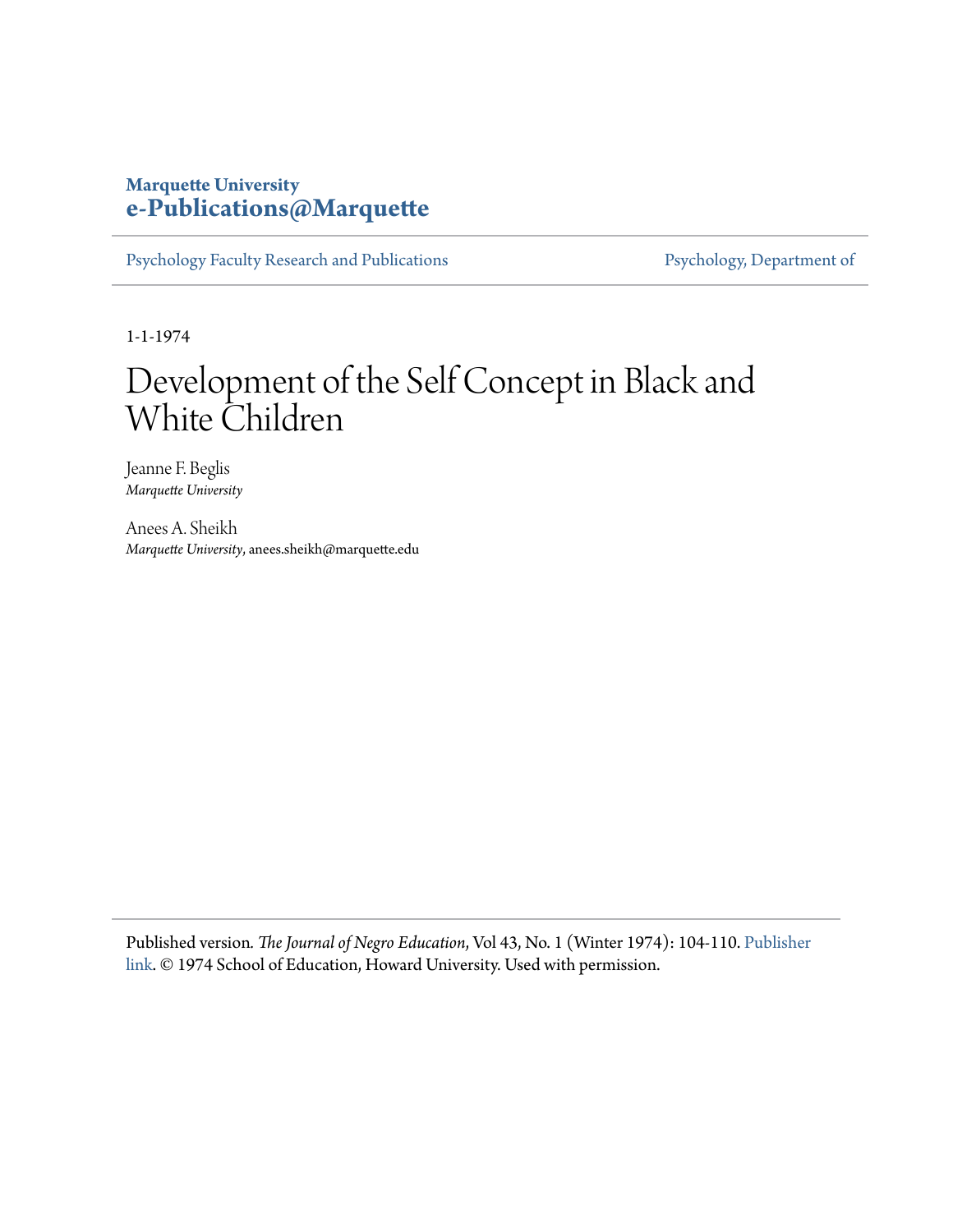# Development of the Self Concept in Black and White Children

Jeanne F. Beglis and Anees A. Sheikh\*, Marquette University

 The impact of the recent "black nationalism" movement, as mani fested in such phenomena as the emphasis on "black is beautiful," the appearance of many more Blacks on television and in adver tising, and heightened racial tension, is undoubtedly having a considerable effect upon this generation of black children. It could be predicted that the self-concepts of these children are being af fected by this new social climate, and perhaps there is an in creasing emphasis on racial pride in their self-perceptions.

 This study, a comparison of the self-concept of Negro and white children, attempted to control the socio-economic level, a factor which has made comparisons of Blacks and Whites in much previous research rather equivocal. The variables of race, sex, and age, relative to the frequency with which a child used certain descriptive content categories to describe himself were then studied. Given the paucity of previous research with children on this topic, the present study was undertaken for its exploratory value and no predictions concerning its outcome were made.

#### METHOD

#### Subjects

 Ss were 16 second grade, 40 fourth grade, and 24 sixth-grade pupils, attending two parochial elementary schools in Milwaukee, Wisconsin. The three groups were evenly divided by sex and race. The populations of both schools were similar: both belonged to a low socio-economic level and had similar proportions of white and black children.

#### Instrument

A modified form of Kuhn and McPartland's Twenty Statements

 \*For reprints write to Dr. Anees A. Sheikh, Department of Psychology, Marquette University, Milwaukee, Wisconsin 52333.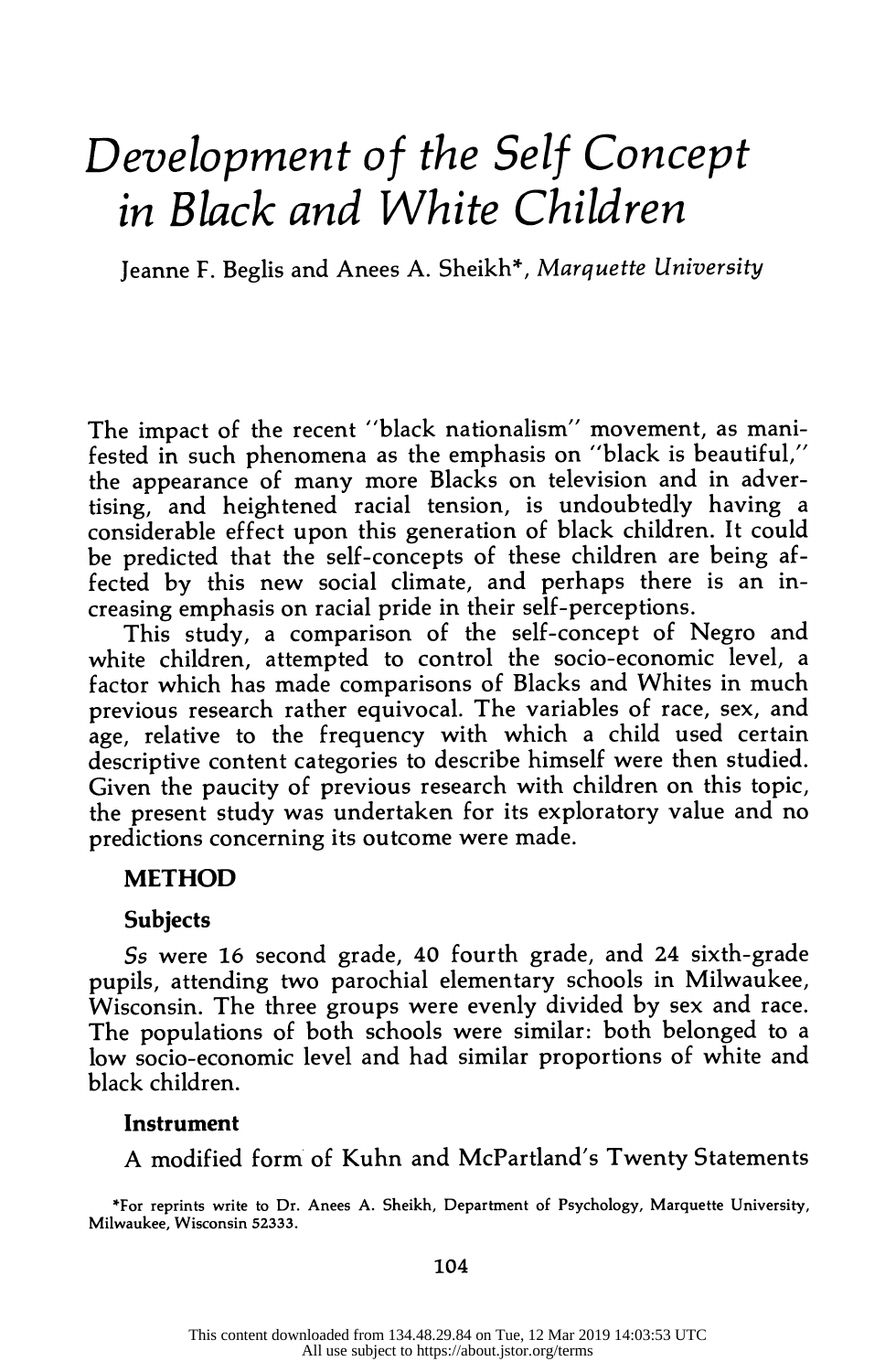Test<sup>1</sup> was used. Kuhn and McPartland simply gave Ss a single sheet of paper and told them to write 20 different answers to the question: "Who am I?" in the order that occurred to them. In ad ministering this test to the children, and to make it fit easily into a school day, the experimenter  $(E)$  found it necessary to give more extensive instructions and to impose a 5-minute time limit. Also, in order to make this test as unobtrusive as possible and to eliminate the bias possibly introduced by a new, white examiner, it was de cided to have the test administered by the children's regular class room teacher.

#### Procedure

 A meeting was held for all teachers involved, at which E care fully explained the purpose of the study and the administration technique. Once a week for two successive weeks, at anytime in the class schedule but preferably at the same time each week, teachers were asked to give each pupil a sheet of paper (provided by E) with twenty numbered lines on it; instructions were to be read as fol lows:

 Let's pretend that someone has just asked you, 'Who are you?' You are to write as many different things about yourself as you can in order to an swer that question. Write each different thing on a different line-you can use words, phrases, or sentences. You have five minutes to do this; I'll tell you when to stop. Are there any questions? Ready? Begin.

 Responses were classified according to content, and a child's "score" in any of eight such categories was the frequency of that particular type of response in S's record. The eight content cate gories were:

- (1) Identification: In this category were included "census-type" responses, such as address, year in school, position in family, sex, etc. Ex.: I am a human being.
- (2) Evaluative Description: In this category were included self-descriptions concerned with personality, ethical, and emotional aspects of self. Ex.: I have a bad temper.
- (3) Body Image: In this category were included physical self-descriptions, including clothing descriptions. Ex.: I have long blond hair.
- (4) Ethnic or Racial Identification: In this category were included responses classifying the self as belonging to a particular ethnic or racial group. Ex.: I'm Black and proud.
- (5) Personal Preference: In this category were included responses expressing. likes or dislikes of persons or objects or activities.Ex.: My favorite sport is football.
- (6) Competence/Task Achievement: In this category were included re sponses describing the individual's skill and/or accomplishment or lack of same in school, sports, hobbies, etc. Ex.: I get good marks in spelling.

 'M. H. Huhn and T. S. McPartland, "An Empirical Investigation of Self-Attitude," American Sociological Review, XIX (1954), 68-76.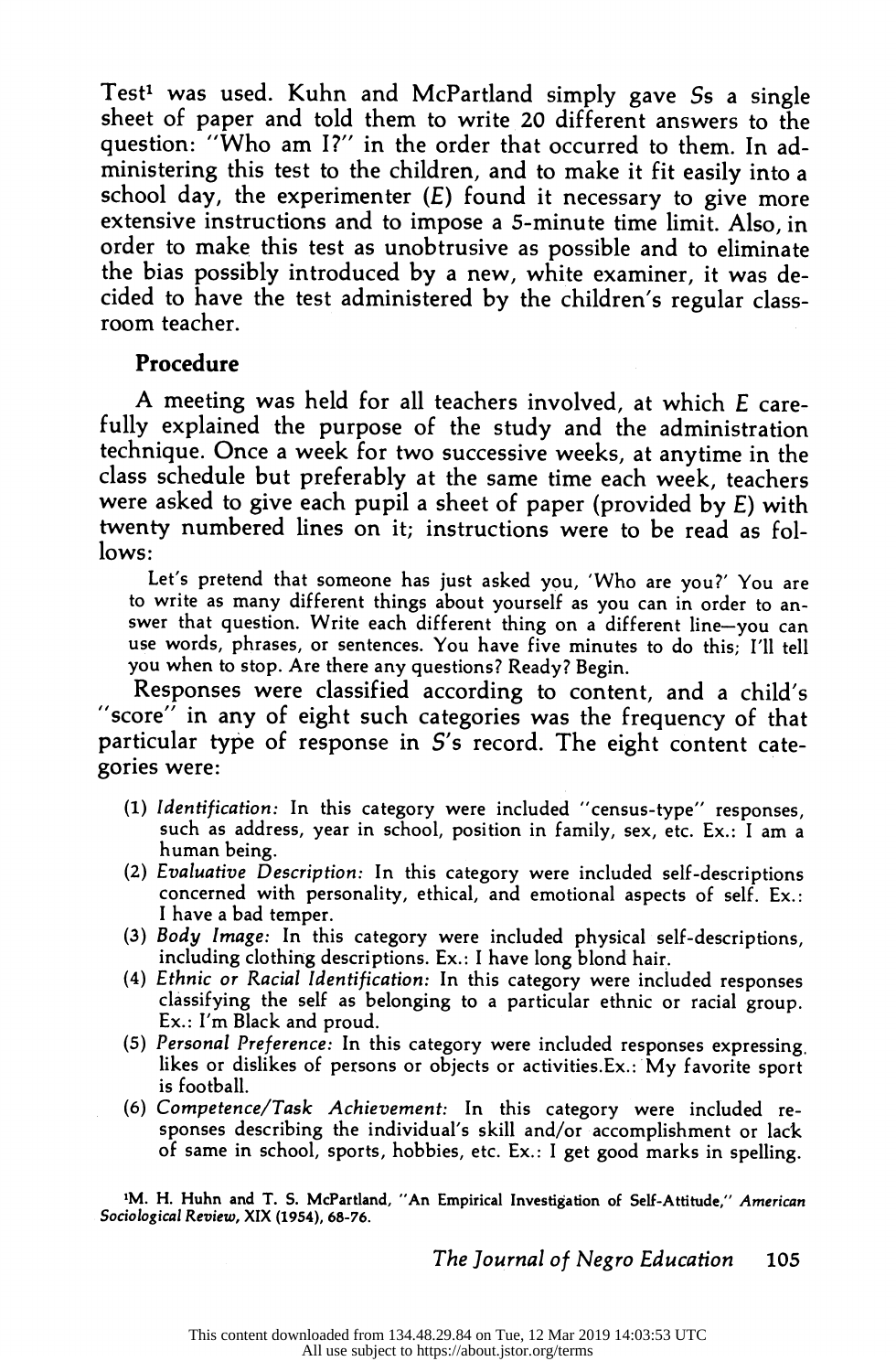- (7) Future Perspective: In this category were included future-oriented statements, usually describing hoped-for events or occupations as an adult. Ex.: I hope to be a doctor when I grow up.
- (8) Examiner Reference, Circumstantial Remarks: In this category were in cluded irrelevant responses, anecdotes, and statements about or ques tions directed to E. Ex.: Miss P. knows everyone in class. Are you going to teach 3rd grade?

Raw frequency scores in each  $S$ 's content categories were trans formed to proportions of the total number of each S's responses. Analyses of variance were performed for each of the eight cate gories separately to test the main and interaction effect of race, sex, age and administration. The last variable was included to deter mine whether the subjects' response changed from one session to another.

### RESULTS

 Significant main effects of age were obtained on categories 1  $(F=13.65, P \le .001)$ , 3  $(F=3.52, P \le .05)$ , 4  $(F=5.27, P \le .01)$ , 5  $(F=10.19, P \le .001)$ ,  $7(F=3.80, P \le .05)$ , and 8  $(F=7.45, P \le .05)$  .001). As Table I indicates, on categories 1 and 8, as the age of the S increases the tendency to use these categories decreases. Whereas, on categories 3, 4, 5 and 7 the increasing age has just the opposite effect. In other words, younger subjects tend to make more re sponses falling in the categories of 'identification' and 'examiner reference or circumstantial remarks' than do the older subjects. But with older subjects categories referring to body-image, ethnic or racial identification, personal preference, and future perspective were more popular.

 The main effects of race were significant on categories 1  $(F=3.91, P \le .05)$  and 6  $(F=4.06, P \le .05)$ . Black subjects made more responses that fell into the category of identification than did the white subjects, whereas on the category referiing to compe tence or task achievement the difference was in the opposite direction.

 The main effects for sex were not significant in any of the categories, and the main effect for administration was significant only in category 2 (F=9.66, P < .005), indicating that on the sec ond administration of the test, the subjects tended to have fewer responses referring to evaluative description of themselves than they did on the first administration.

 In addition to the foregoing main effects, a significant 'race x age x sex' interaction ( $F = 6.41$ ,  $P < .005$ ) was obtained on category 4 (ethnic and racial identification). A subsequent examination of the means indicated that female black sixth graders gave more responses referring to racial identification than any of the other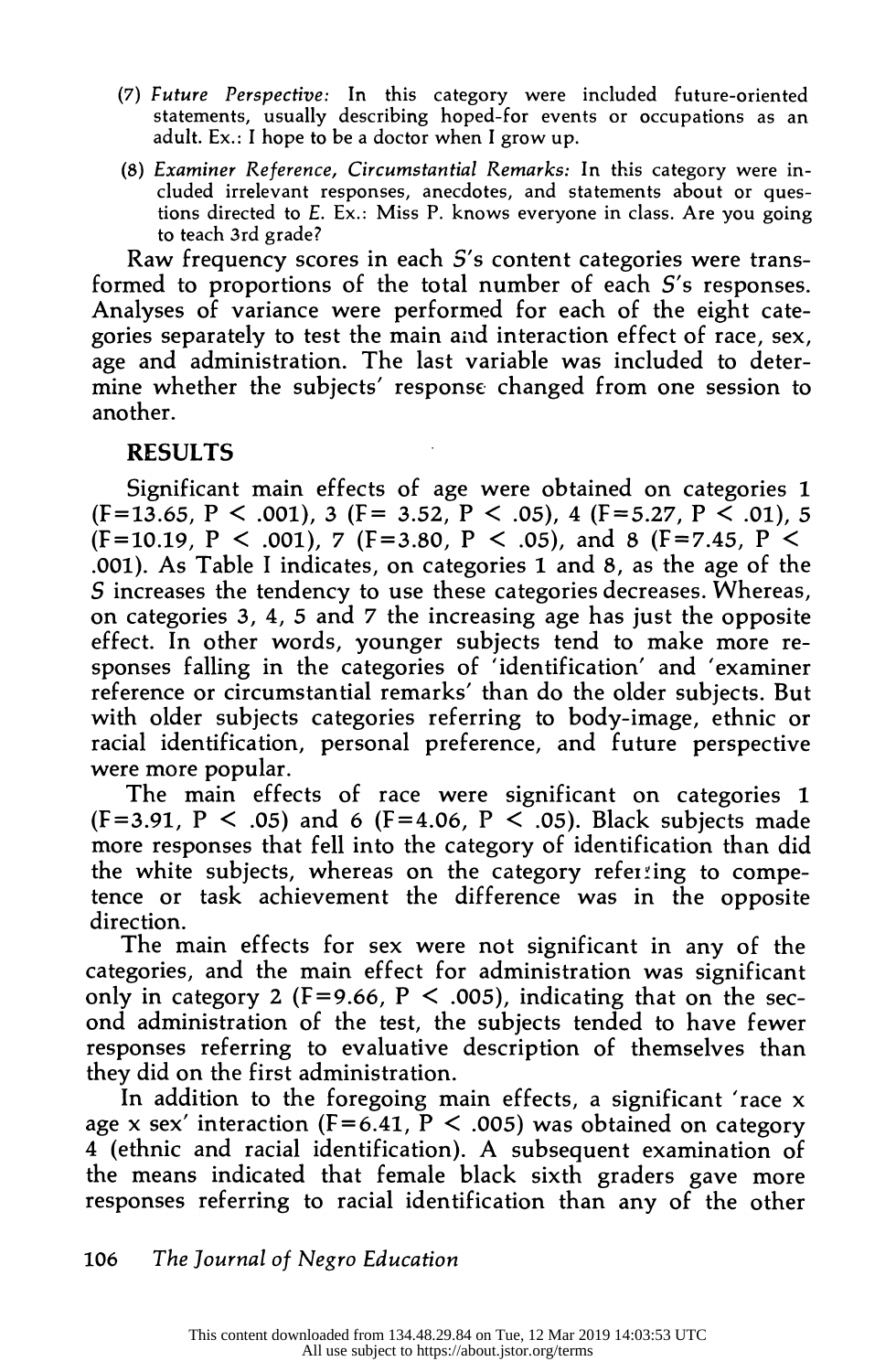|           |         |                 | Means and Standard Deviations of Content |                | <b>TABLE I</b> | Categories For All Three Age Groups |                |                |                |
|-----------|---------|-----------------|------------------------------------------|----------------|----------------|-------------------------------------|----------------|----------------|----------------|
|           |         |                 |                                          |                | CATEGORY       |                                     |                |                |                |
| AGE GROUP |         | $\blacksquare$  | N                                        | <b>M</b>       | 4              | in,                                 | $\bullet$      | Z              | s,             |
| Grade 2   | GS<br>Σ | 2.3769<br>.6050 | .0972<br>.4097                           | .0462<br>.2112 | 0.000<br>0.000 | .0706<br>.0141                      | .3944<br>0906  | 0.000<br>0.000 | .1466<br>.6333 |
| Grade 4   | GS<br>Σ | 1.1688<br>1067. | .1649<br>.0577                           | .1759<br>.0594 | .0805<br>.0234 | 5048<br>.1932                       | .2957<br>.1081 | .0126<br>.0584 | .0277<br>.1021 |
| Grade 6   | Σ<br>GD | .8628<br>.2673  | .1129<br>.3923                           | .4368<br>.1231 | .2586<br>.0650 | .2262<br>.7442                      | .1204<br>.4082 | .0383<br>.1533 | .1638<br>.0242 |
|           |         |                 |                                          |                |                |                                     |                |                |                |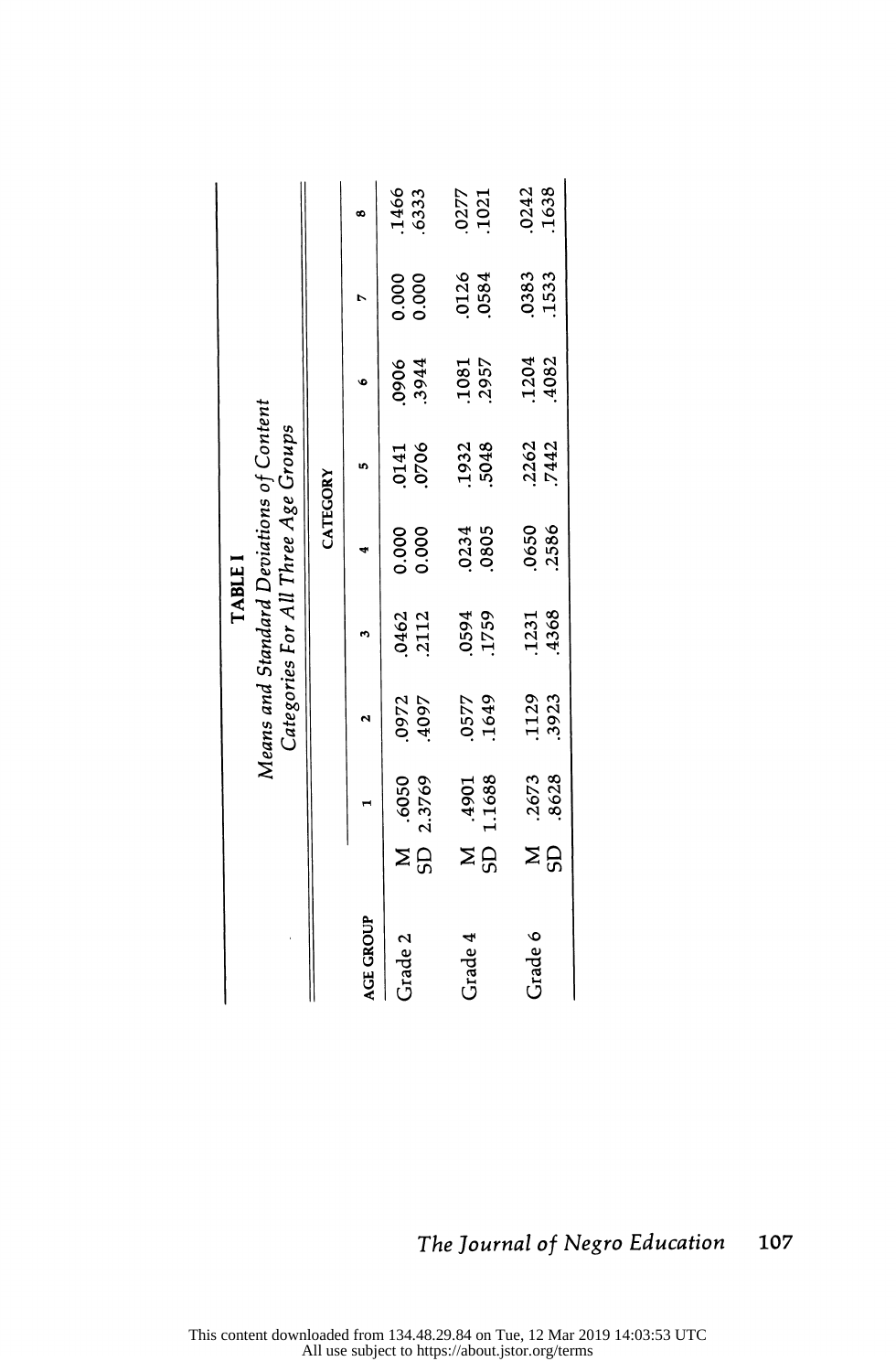subgroups. The differences between the black sixth grade girls and white sixth grade girls were especially marked. None of the sub jects in the latter group referred to their racial identification.

### **DISCUSSION**

It is evident that the age of the  $S$  is the primary determiner in the development of the self-concept. According to the results, the child describes himself differently at each consecutive age, pro gressing from the verbally limited, concrete concepts to more abstract self-perceptions. At the second grade level, the child tended to describe himself in terms of the most basic units of iden tification such as his address or membership in his family, without the use of qualifying adjectives. The limited school experiences in a narrowly circumscribed world were evident. At this stage re sponses categorized as examiner reference or circumstantial re marks were also very common. By the fourth grade, however, the quality of S's responses had changed, reflecting the importance of school achievements and peer relationships. The child's world had expanded and he tended to view himself as an individual with defi nite likes and dislikes, unstable as they perhaps were. This attempt to assert his individuality distinguished this age from the preced ing one.

 The data indicate that the changes that were noted at the fourth grade level tended to become more pronounced at the sixth grade level. The category referring to future oriented responses, supposedly indicative of growing maturity, was especially popular at the sixth grade level. At this stage there also were indications of female Ss' growing concern about their physical appearance, and an increasing awareness of the opposite sex on the part of both sexes. Perhaps as a ramification of the female Ss' concerns about their physical appearance and the reactions of others to this aspect, sixth grade black girls showed a marked increase in the tendency to identify themselves in terms of racial identity. Many of these responses were of the slogan type, such as "I am black and proud" or "I am black and beautiful," demonstrating the influence of the popularized versions of the emphasis on the development of a Negro identity and black pride. The fact that the black male Ss in sixth grade did not show a similar awareness was perhaps due to sex difference in both physical and emotional maturity.

 The general trends in the development of the self-concept noted in the present investigation, are supported by findings of previous researchers. Yeatts<sup>2</sup> discovered that age was one of the primary

 <sup>2</sup>Yeatts, P. P. "An Analysis of Developmental Changes in the Self-Report of Negro and White Children Grade 3-12," Dissertation Abstracts, XXIX [3-A] (1968), 823.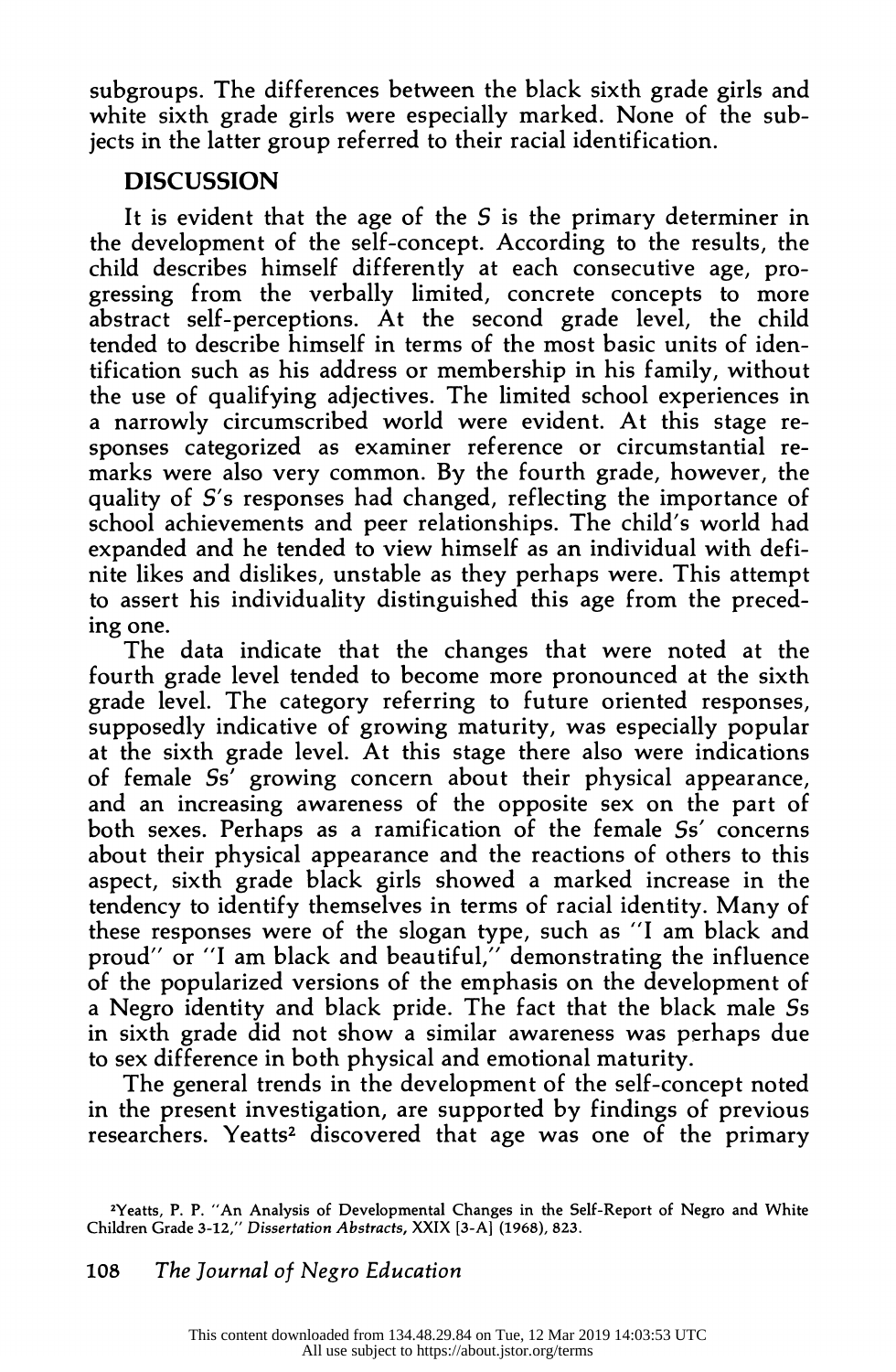determiners of self-perception. Trickett<sup>3</sup> found that self-concept changes between ages 6-7 and 10-11, which correspond approxi mately to the second grade and the fourth grade, respectively. These changes were interpreted as partially a result of increased school experience. Similarly, Kikuchi<sup>4</sup> in a study with Japanese children, found the third and fourth grades to be a critical point in changing self-attitudes.

 Concerning the main effect of race on self-concept, the present study revealed that the black subjects used more of category 1 and less of category 6 than the white subjects. In all other categories, there was no difference between the two groups. It appears that black children do tend to describe themselves more in terms of basic units of identification than do white children. There is a prevalence of the "census-type" responses such as address, year in school, position in family, sex, etc. In addition, there is a signifi cant lack of references to skills and/or accomplishments. Any ex planation of this race difference must await further research. It may be mentioned that Yeatts<sup>5</sup> had found no effect of race on self-concept.

 One rather puzzling result of the present study was the rela tive unimportance of the effect of the sex variable. Nash $6$  claimed that the "self-concept is never neuter" and that "it would be no exaggeration to say, therefore, that self-concept is essentially the concept of oneself as a male or female person."7 The previously cited study by Yeatts<sup>8</sup> found the sex of  $\hat{S}$  to be a significant vari able, but the present study did not. One possible explanation might be found in the types of content categories used: with the exception of the body-image category, the other seven categories covered content areas that were presumably universally occurring at some stage of development. Responses which identified S as male or female were included under category 1, thus obscuring responses in which sexual identification was part of the self description. Nevertheless, one might hypothesize that with a more sensitive content classification, Nash's contention that "it seems a reasonable presumption that girls and boys do have differing body images underlying the self-concept,"9 might be verified.

 7Ibid., p. 470. 8Yeatts, op. cit. 9Nash, op. cit., p. 471.

 <sup>3</sup>H. V. Trickett, "Stability and Predictability of Children's Self-Concept and Perceptions by Others: A Developmental Study," Dissertation Abstracts, XXIX [8-A] (1969), 2577.

 <sup>4</sup>T. Kikuchi, "Investigation of the Self-Concept of Children and Adolescents by a Modified Method of Twenty Statements Test," Tohuku Psychologica Folia, XXVII (1968), 22-31.

 <sup>5</sup>Yeatts, op. cit.

 <sup>6</sup>J. Nash. Developmental Psychology: A Psychophysiological Approach (Englewood Cliffs: Prentice - Hall, 1970).